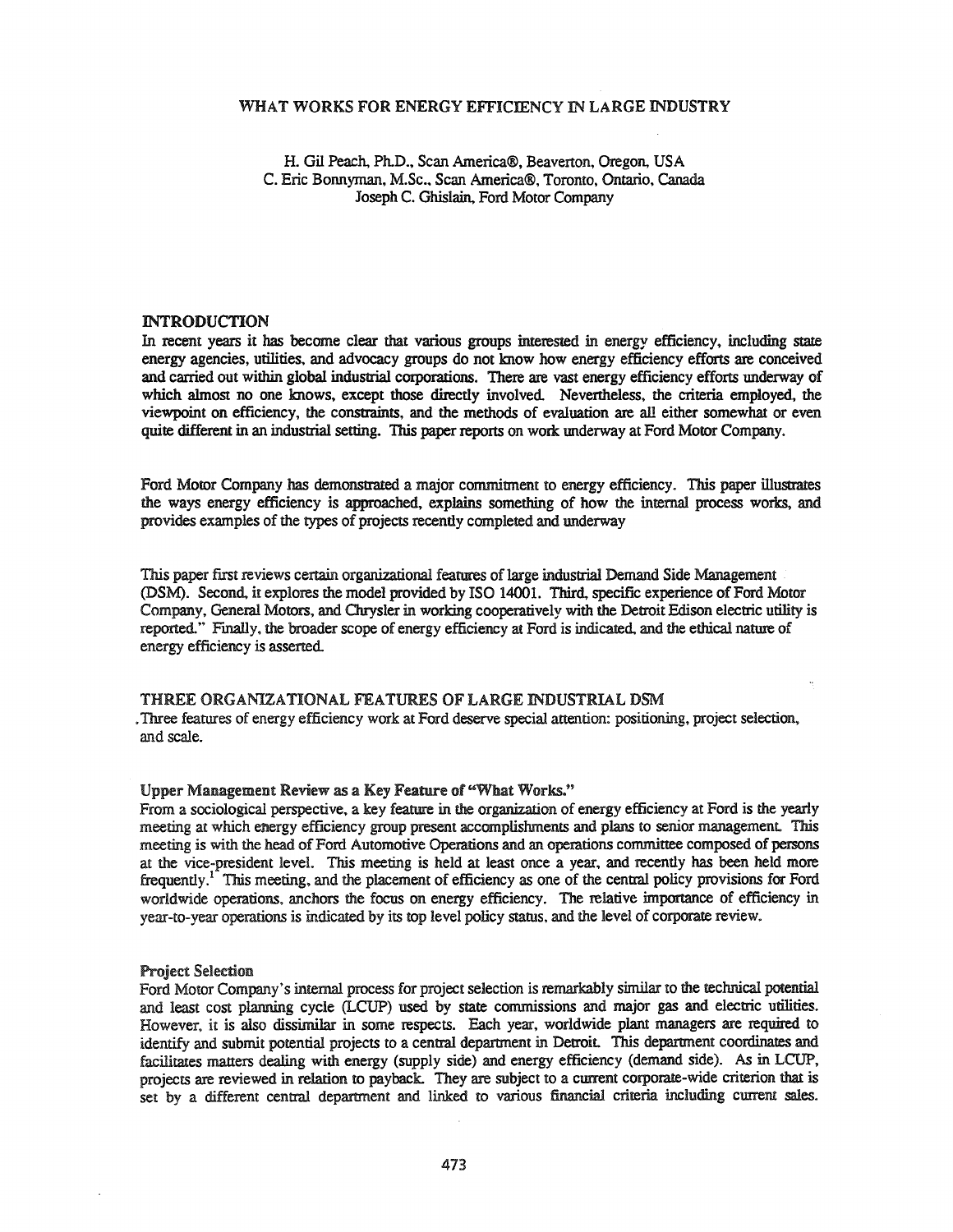However. internal project selection differs from LCUP in that energy efficiency is viewed within an overall framework of production efficiency and process improvement. This means that a potential project (for example, improvement in the energy efficiency of a paint shop) is reviewed for its other benefits and costs in relation to the current operational plans. Another difference from LCUP is the emphasis on "best practices." Here, an operation within a particular plant that is detennined to be a "best practice" becomes a matter for emulation at other plants worldwide. This creates a potential for quick replication of any particularly successful efficiency project

#### Scale

The demand-side management (DSM) features of large industrial organizations are unique to the scale of the organization. that is, to the global nature of the enterprise. This feature may create a certain tension between State regulators and industry engineers. Regulators tend to be responsible for a limited geography. They may, for example, be familiar with utility programs that operate according to special rules within geographic service territories. Thus, for example, according to a State, a utility may not be pennitted to engage in fuel switching and must attempt to show a certain benefit-cost ratio for each site or sometimes even each component of a project. Industry engineers. on the other hand. have the planet as their temtory and begin with the idea of overall efficiency. Thus, they may increase use of energy at one or more plants while offsetting this increase with an overall decrease at other plants in other jurisdictions. They take a production or process viewpoint, and may continually re-optimization of fuel choice to control costs. Fmally. their scale of operation is planetary. Once a targeted project area demonstrates a high potential for savings. replication throughout similar operations in plants worldwide can yield energy savings far beyond those usually achievable in other sectors.

### ISO 14001 AS A MODEL FOR INDUSTRIAL DSM<sup>2</sup>

Having considerable experience with ISO 9000 quality control in the emphasis on "Ford Total Quality Excellence," Ford has introduced ISO 1400iand are increasing the ISO 14001 certification of its plants (ISO 14001 certification is at the site level). The reason we emphasize ISO 14001 in this paper is not only for ISO 14001 in itself (as internally it is viewed as only one of many tools related to both environmental management and energy efficiency), as for its indication of a style of working. In general. for global industries, the features of ISO 14001 indicate a kind of "macro model" that is congenial to how global industries currently prefer to work.

# Philosophy of ISO 14001

Demand Side Management (DSM) is one of two sets of activities concerned with energy efficiency - which falls under this model.<sup>3</sup> Under ISO 14001, industries are organizing internal processes in a way that should enlist the support of all employees in considering environmental implications of technical choices. The essence of ISO 14001 involves self-action of the corporation. Its philosophy is uniquely suited to capitalist enterprise since it requires no validation by the State and allows complete secrecy (or none. or any intennediate level of communication with the public or government). at the sole discretion of the company. At the same time, it permits the highest order of internal flexibility in identifying potential future environmental problems. Ultimately, it establishes a broadly based environmental management and reporting system and the system should instill a proactive orientation at all work levels toward pre-empting possible environmental problems in areas that can be controlled.

#### Features of ISO 14001

ISO 14001 has several unique features. *First,* it diminishes the direct role of experts but extends their effectiveness throughout the corporation by shifting emphasis from the industry's environmental department to a diffuse but active responsibility throughout the organization (to be guided by the environmental department). *Second.* ISO 14001 (like ISO 9000) it is not a regulatory compliance approach. This means. for example, that there are no legal requirements. there is no role for state inspectors. there is no penalty for failure to accomplish pre-defined goals. and there is no fonnal restriction on ability to achieve a goal in an unorthodox or least-cost manner. *Third,* ISO 14001 establishes a management process: it does not in itself a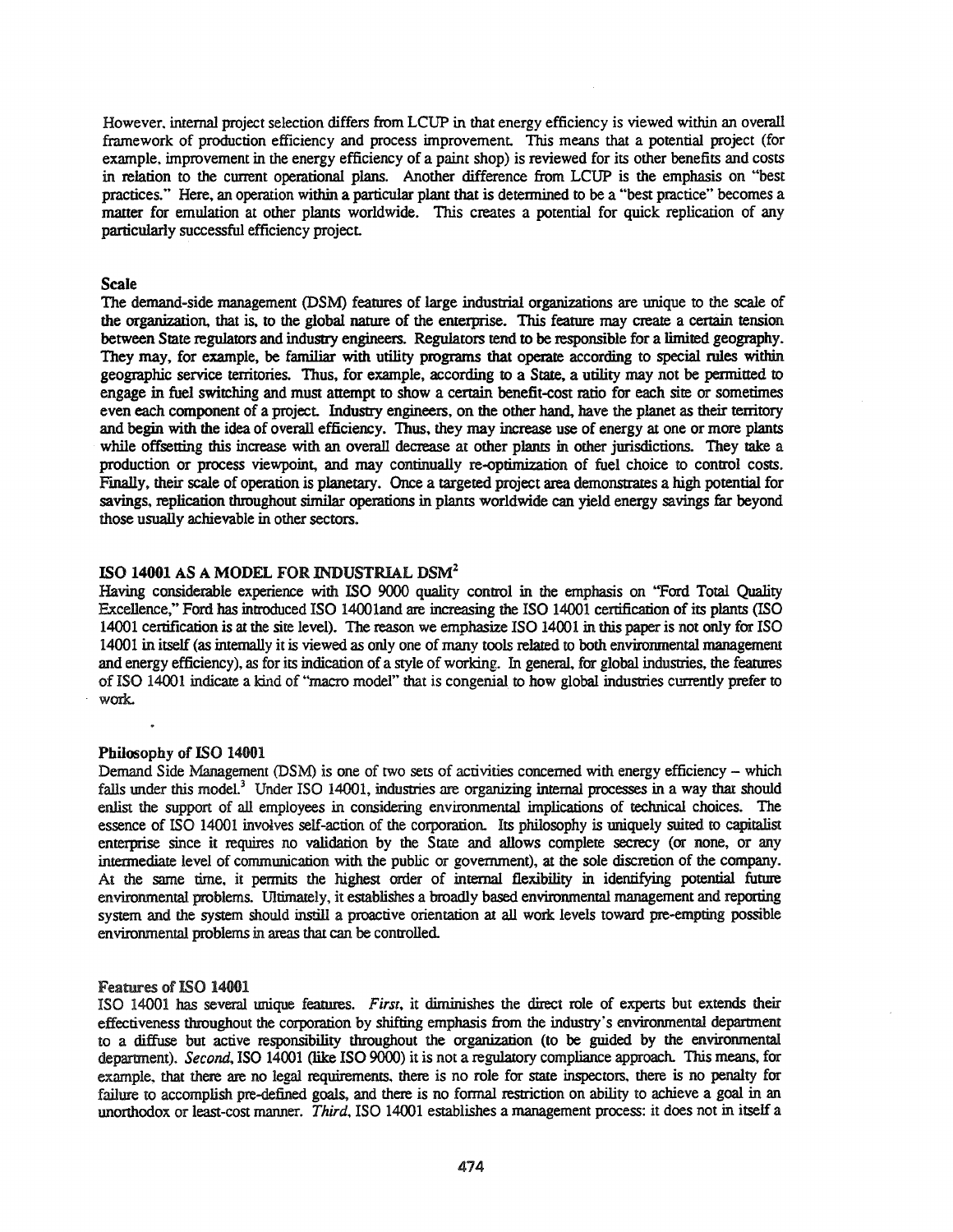requirement for product standards, performance standards, or test methods. Fourth, while certification is required. the certification vendor is selected by the corporation and the nature of the certification approach is thus largely under corporate control. *Fifth.* as already noted. no results (for example. of internal audits) need be disclosed outside the corporation.

This model provides a way to understand DSM at Ford Motor Company. The essential dimension that is asserted is *independent intelligence and organi=ational autonomy.* a model at variance with the regulatory compliance model familiar to regulated electric and gas utilities. state regulatory and compliance officials and their staffs. conservation and environmental advocacy groups. and the public. *As* with any other model, it has certain strengths and weaknesses.

### Emphasis on Relative Autonomy endorsed inISO 14001

The essential strength and the important weakness is autonomy. As a weakness, the main barrier in the way of understanding the industrial commitment to energy conservation is the degree of autonomy of global industrial organizations. Persons outside the largest of industrial organizations seldom see into how these organizations carry out environmental effort. Yet environmental and energy efficiency concerns. while industrial concerns, also have a more fundamental social nature, so it is quite possible that autonomy will be a flash point for transformation of environmental questions into social issues. From experience, the public looks to the State to underwrite and guarantee environmental quality. The reflex of the public and of the "attentive elites" that focus on environmental areas is to the State as the common instrmnent of information and control. This implies a "regulatory compliance model:' with its performance standards, inspection, open measurement (open to inter-subjective validation), and lack of tolerance of anything that looks like secrecy. There is no public experience to legitimate the ISO 9000 and ISO 14001 dimension of autonomy. In fact, no organizational entity in society (with the possible exception of defense and intelligence agencies) actually enjoys anything like the autonomy of the global industrial sector. so it would be almost impossible for the public or the "attentive elites" to become comfortable with this dimension of operation.<sup>4</sup>

*As* strength, autonomy means no legal or regulatory interference in the development and application of sound technical solutions. It may be somewhat difficult for persons unfamiliar with the standard sociological problems of regulation to appreciate the significance of this strength and the inherent importance of this freedom. At the extreme. we may remember the kinds of typical problems which developed in the systems of highest State regulation - the Communist States with their "energy police" whose job was to insure .conformance to plan. Because production was regulated by planning authorities, State inspectors tried to ensure that industries used their energy allocation - no more *and no less.* Using less, of course. would imply some failure to fulfill the overall plan of production on which social welfare was based – so a firm could be fined both for using more (scarce) energy than planned or using less. Managers and engineers in a fum in the former USSR had to take such rules quite seriously. Shifting now to the capitalist States and the mixed systems, we find similar difficulties. Regulatory law with its compliance and inspection requirements (while trying to insure that environmental and energy goals are met) can also have dysfunctional effects. For example. nearly everyone familiar with environmental regulation is familiar with how fonnal compliance requirements can sometimes take funds and staff resources away from actual solution of technical problems, or how a fully compliant formal solution is often neither elegant nor simple from an engineering perspective. The State does not have the technical background or expertise to fully understand industrial technical problems; thus, it is forced to rely on industry for answers. While the compliance model may be necessary in some ways, its typical side effects are also realities. Thus, relative autonomy is an essential principle for insuring that work is done effectively and at least necessary cost.

# SPECIFIC EXAMPLE: A MODEL INDUSTRIAL/UTILITY PARTNERSHIP

Ford Motor Company, together with four other global corporations is the five largest customers of a large urban utility in the United States. The five joined with the utility in a parmership to identify and carry out energy efficiency projects in the industrial plants within the service territory of the utility. Prior utility DSM projects were all of one "cookie cutter" variety, designed to offer rebates for specific items of efficient equipment.<sup>5</sup> Such programs could not deal with industrial processes, and were not intelligent when viewed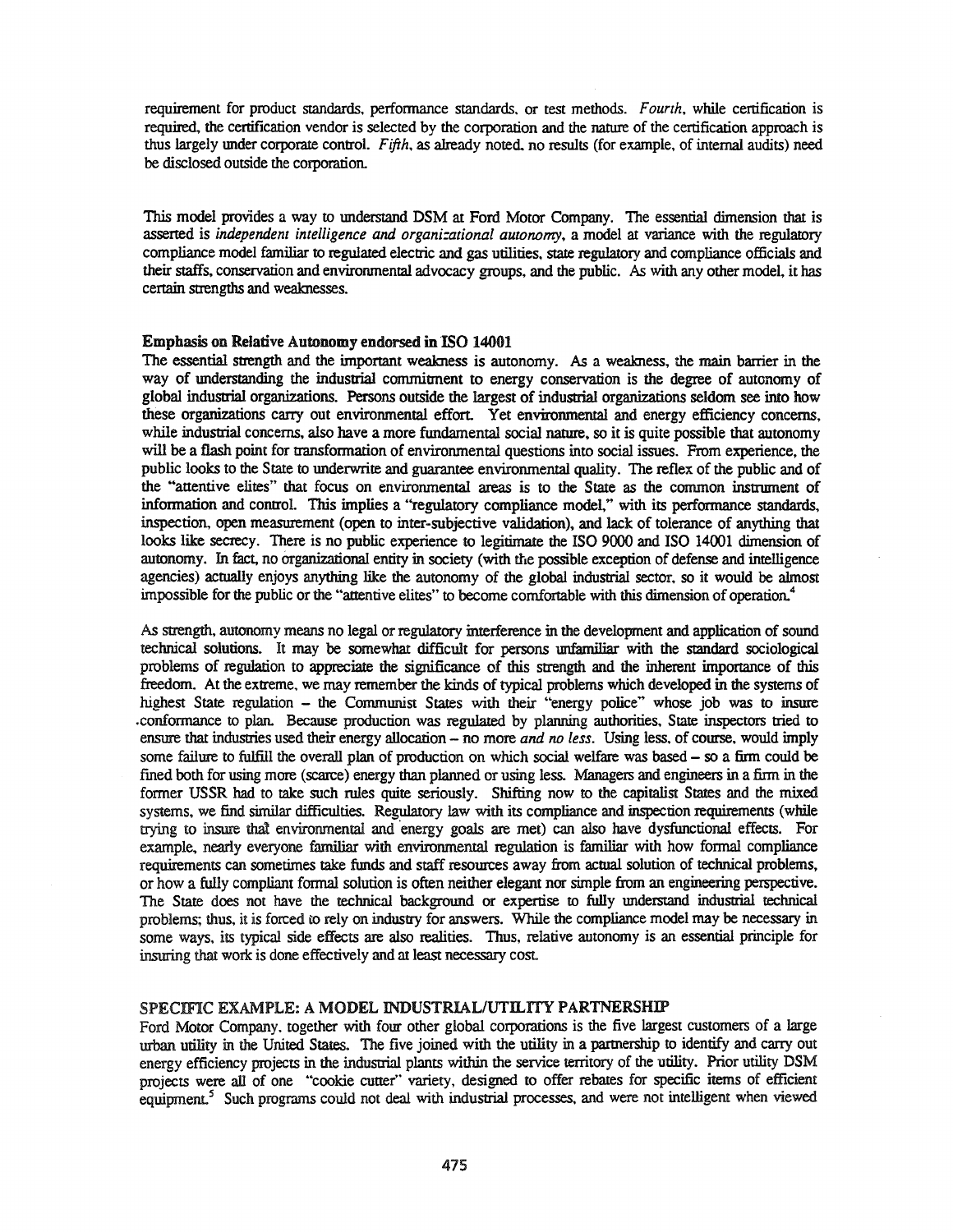from within the industrial paradigms of overall *production efficiency* or of *product efficiency.* From an industrial perspective, the programs were essentially unintelligent and inflexible. Thought up by utility planning engineers and designed for qualities congenial to State regulatory officials and their compliance staffs, the program approach could not adjust to the autonomy and independent intelligence of the environmental groups of and standard environmental practices of global industrial sector corporations. However, this particular project broke the mold. It was a first successful attempt at a project modal congenial to global industry. It also served as a transition step to a mode of utility/global Industrial Corporation partnership even more congenial to the industrial mode of environmental operation.

### Cost-Effectiveness

The era of utility resource acquisition programs (1988-1994) demonstrated that energy conservation could be much *cheaper than building new baseload plants.<sup>6</sup>* The basic economics of conservation plus renewed regulatory oversight of this era stimulated a very strong utility DSM emphasis. The partnership project discussed here, as a transitional project can be judged successful for the utility when it produces a total resource costs ('IRe) of \$121 per kW and \$0.017 per kWh. This kind of result is very good result for the utility not only from DSM resource acquisition perspective, but in the era of market restructuring quite *competitive in relation to small-scale gas plants.*

### Evaluation Collaboration & Lessons Learned

However, from an industrial perspective, the more important result was what the utility and the collaborative parties (state government agencies, conservation advocacy groups, and representatives of other groups of utility customers) learned about industrial DSM. As suggested in the section above, by working with all of the other interested parties, industrial representatives demonstrated the capabilities of their corporations and built relationships of trust.

To do so, they traded a bit of autonomy to work socially with citizen advocacy groups, State agencies, and representatives of other utility customer groups such as universities, cities, and advocates of the poor. As a ground rule, they retained autonomy in project selection (working closely with the utility, which contributed a portion of the funds to "buy down," the DSM projects to the current hurdle rate of each industrial corporation). They also, conducted their own measurement and evaluation of results, according to each corporation's internal procedures.

However, each corporation dedicated the staff time to come to meetings and participate with the representatives of the other organizations and groups, and helped make decisions on other DSM project evaluations outside their industries. The opening of review of industrial DSM projects permitted independent review of projects and results by an outside industrial engineer selected by the collaborative.<sup>7</sup> The independem industrial engineer systematized the findings across the corporations into a single report and certified the results for the collaborative, and for submission to State regulatory authorities.<sup>8</sup>

The result of this sharing and participation was a number of lessons learned by all parties about doing DSM in a way that is congenial to Ford Motor Company and the other global corporations:

- (1) Rebate programs interfere with corporate decision processes. *The normal decision cycle in global industrial organizations is three years,* whereas utilities offer their rebate programs for short windows of time and are likely to change or close a program before a large industrial organization can respond.
- (2) For the best industrial savings opportunities, the locus of *knowledge lies in the energy efficiency staffs of the corporations,* not in the generalist engineering staff of the utility.
- (3) Large industries have *very short windows ofopportunity to* install efficiency measures, and at these times all available engineering staff has to work on a multiplicity of other types of projects to support the next cycle of production.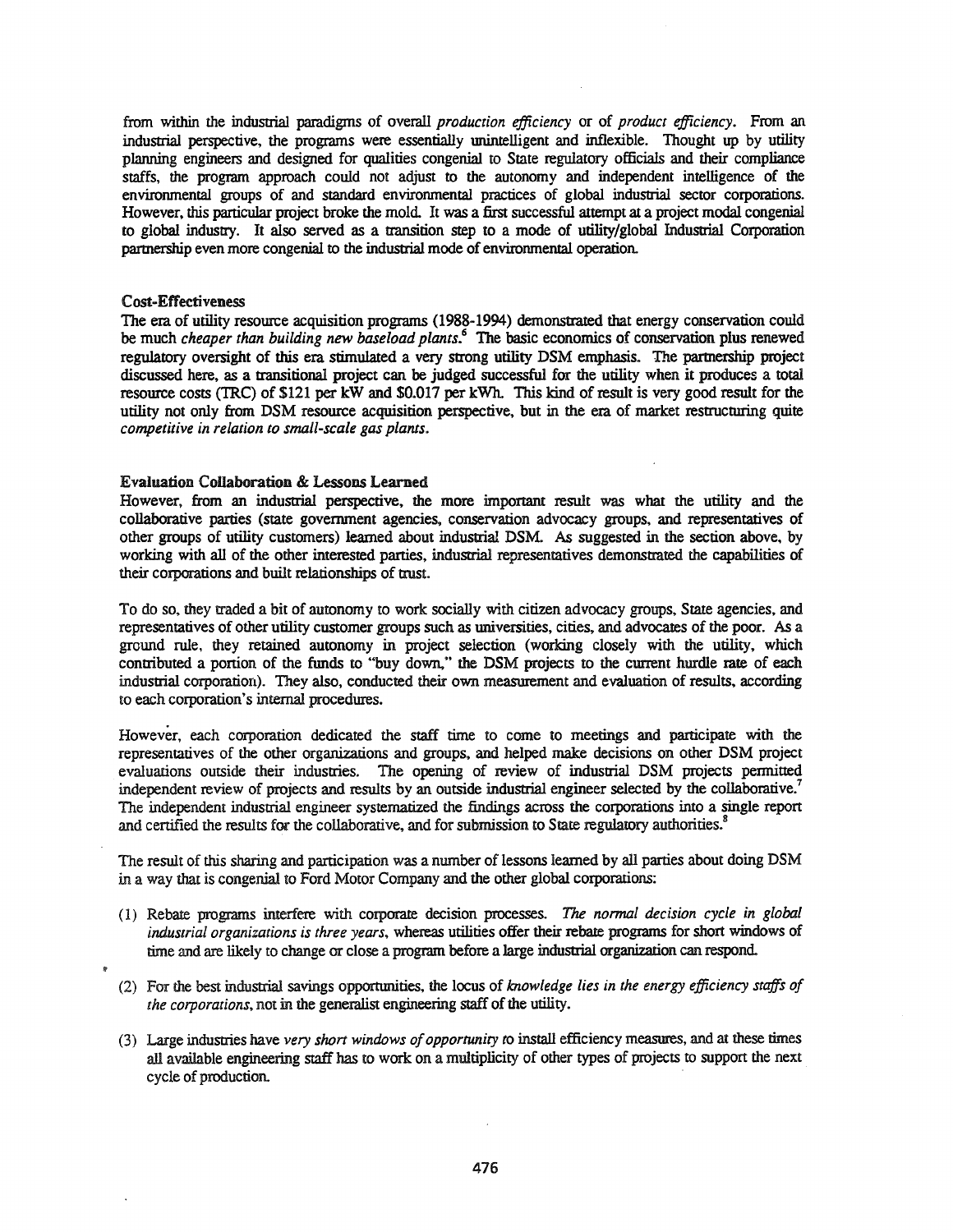- *(4) Rebate programs can cause career problemsfor industrial managers.* Ifa manager divens fimds from an approved project in order to take advantage of a shan-term rebate oppornmity, the manager may be perceived as to have acted outside of the expectations of corporate protocol.
- (5) Industrial efficiency staff wants *the freedom to develop "locally appropriate" solutions* and to deal creatively with special cases but rebate programs often have general rules that do not allow specific exceptions.
- (6) Industrial staff wants the *freedom to go for "high risk!high reward"* projects.
- (7) Industrial staffs want *committed funding with multi-year duration.* Rather than a rebate program with a yearly cycle and a competition among customers for funds, industry needs a multi-year commitment of a fixed amount of ftmds. Ideally, the utility provides the DSM ftmds to be used as a adder to buy down projects to the current corporate hurdle rate, and then the industrial energy efficiency department acts as the industry's own internal energy service company.
- (8) A feature most liked by industry is the *assignment oftop utility engineers* to work in the industry. These engineers learn the industry, propose and document possible projects, and assist the industrial energy efficiency manager in project implementation.<sup>9</sup>
- (9) An *advantage ofhaving a utility cost contribution and utility engineers on site* (as if they were coruract staff) is that some projects were approved by industry management that would not have been approved if proposed by their own staff without the credibility of a trusted "second option" from another organization with a stake in the project. In particular, some "high risk" compressed air projects were supported and they had savings at a multiple of the savings projected. Global industrial corporations are skilled at copying such "wins" Ford Motor Company, once demorstrated in an individual plant.
- (10)Collaborative members were impressed by the excellent engineering and financial analysis abilities of the industrial representatives, although there was a difference in style. For collaborative members drawn from outside the world of global corporations the experience of working together opened a window on another kind of worklife. They learned that large industrial corporations are *highly capable* of carrying the common energy efficiency goals of conservation advocates, regulators, and concerned government agencies. In addition. that the global industrial corporations prefer to take the initiative on efficiency projects outside of the "command and compliance" system of Stale regulation. Industrial people feel they work best in relations to the realities of the plants when not subject to rules set in the abstract by State regulators and utility DSM engineers who are generalists. They prefer the freedom to optimize their own efficiency projects with additional reliable DSM ftmding from the utility. Although it does not resolve the problem (from the point of view of those outside the global corporations) of autonomy. collaborative experience of this type goes a long way to build trust.<sup>10</sup>

# Trade-Off

Clearly, this kind of increase in understanding involves a trade-off. There are costs in tenns of staff time and some potential risk in opening projects and measurements to outside review. The result is better understanding of industrial perspectives and capabilities among technical and advocacy leaders of groups representing other sectors of society, including new knowledge about what is congenial and what works.

### DSM & BEYOND: A WIDER VIEW OF INDUSTRIAL ENERGY EFFICIENCY

From the point of view of the collaborative, participants approached DSM from an overall advocacy and regulatory perspective. some with particular concern for DSM in their own institution or for customer groups.<sup>11</sup> In this paradigm, people start out in the abstract with the goal of accomplishing energy conservation and/or protecting the environment. For people outside of industry, industrial DSM first appears as a potentially important sector approached from a general and abstract viewpoint, but about which little is known.<sup>12</sup> As discussed above, the mutual participation of Sr. Industrial Engineers/Energy Efficiency & Environmental Project Manager briefly opened a window of mutual understanding. which is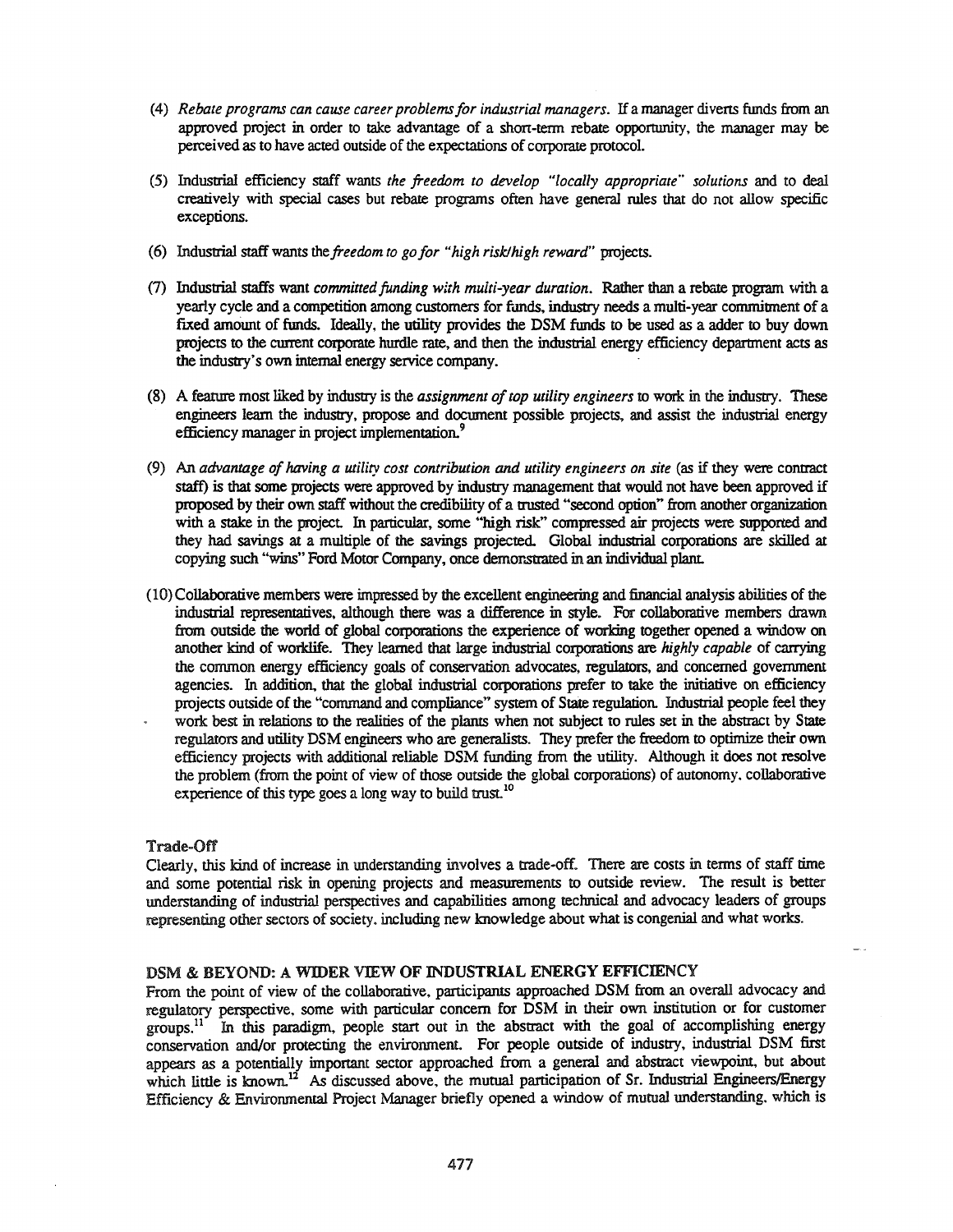normally closed. For everyone outside the global industrial corporations, and with access only to personal experience and information available from the media, it was a window on a vast and different effort that is generally unknown<sup>13</sup>, a different way of approaching environmental problems. However, what more lies on the industrial side of the window, which the collaborative members may have glimpsed in part?

### One of Many Projects

The whole collaborative effort which was the center of perspective for most State and customer group participants was only of one of a multitude of environmental and efficiency projects underway at each of the participating global corporations. For Ford Motor Company engineers, the two to three years of collaborative meetings and joint work are only one instance within a career filled with efficiency and environmental projects. During the time of the collaborative. the small Environmental & Energy staff at Ford Motor Company was also facilitating conservation and environmental work by every level of employee in operations Ford Motor Company. The net effect of these projects is massive. Some of these projects include:

*Body* & *Assembly Operations Stamping Plant.* At the Monroe Stamping Plant. the UAW local and Ford Motor Company conducted a prototype energy conservation campaign. The campaign involved all hourly employees and all salaried employees as a total plant team. The campaign was developed as a way of reducing overhead cost of operating the plant by reducing the amount of energy it takes to produce pans. Lowering energy use means lowering cost and efficiency is seen as a way to increase both profitability of Ford Motor Company and job security in the plant.

If we assemble a catalytic converter, for example, for \$10.00 per unit, and another plant makes the same part for \$8.00, how long do you think we will stay in business?

Each employee must ask, "What can I do to make sure that I have a job tomorrow?" You<br>can become an energy conscious employee that wants to reduce "wasted energy" and in turn lower the overhead cost of the plant.

As a first step. the project focused on reduction of compressed air. then to inspecting and repairing all hoses, switches. pipes. electrical cords. stop buttons and pumps. Employees were asked to find all pieces of equipment without shut off switches and bring them to the attention of the team. Posters were developed showing "Mr. Waste" as a burden on workers, and slogans such as "Get Rid of Mr. Waste" and "Shut it off if you don't need it" were promoted. Measured results showed very substantial savings. and the model was then promoted to other plants. which were free to adopt it or not, or to set up their own approach.

*Energy Savers Brochure.*.. Ford Motor Company produced and distributed an Energy Savers brochure to heighten awareness regarding energy conservation. The brochure drew on materials developed by the utility that serves the corporate headquarters of Ford Motor Company and on materials developed by the US Department of Energy. In addition to practical guidelines for saving energy in the workplace, it includes an emphasis on saving money, and helping to reduce pollution and improve the environment. It also includes information on saving energy in the home. a condensed buying guide for selecting energy efficient home appliances. and a home "walk-through" audit. The guide is endorsed by Ford Motor Company and introduced by the Operations Manager for ACD Plastic and Trim Products.

The RAPIDs. In 1996, ten "RAPIDs" were run at different plants. These involved assembling on-site teams, supported by staff from the Energy & Environment department, and with facilitators much in the manner of the ISO 14001 model to develop optimum energy reduction ideas specific to the each *type* of plant. For example. the Powertrain RAPID focused on reducing air leaks in worldwide powertrain operations. looking for the top energy savings ideas. which could be replicated across facilities. and including all forms of energy.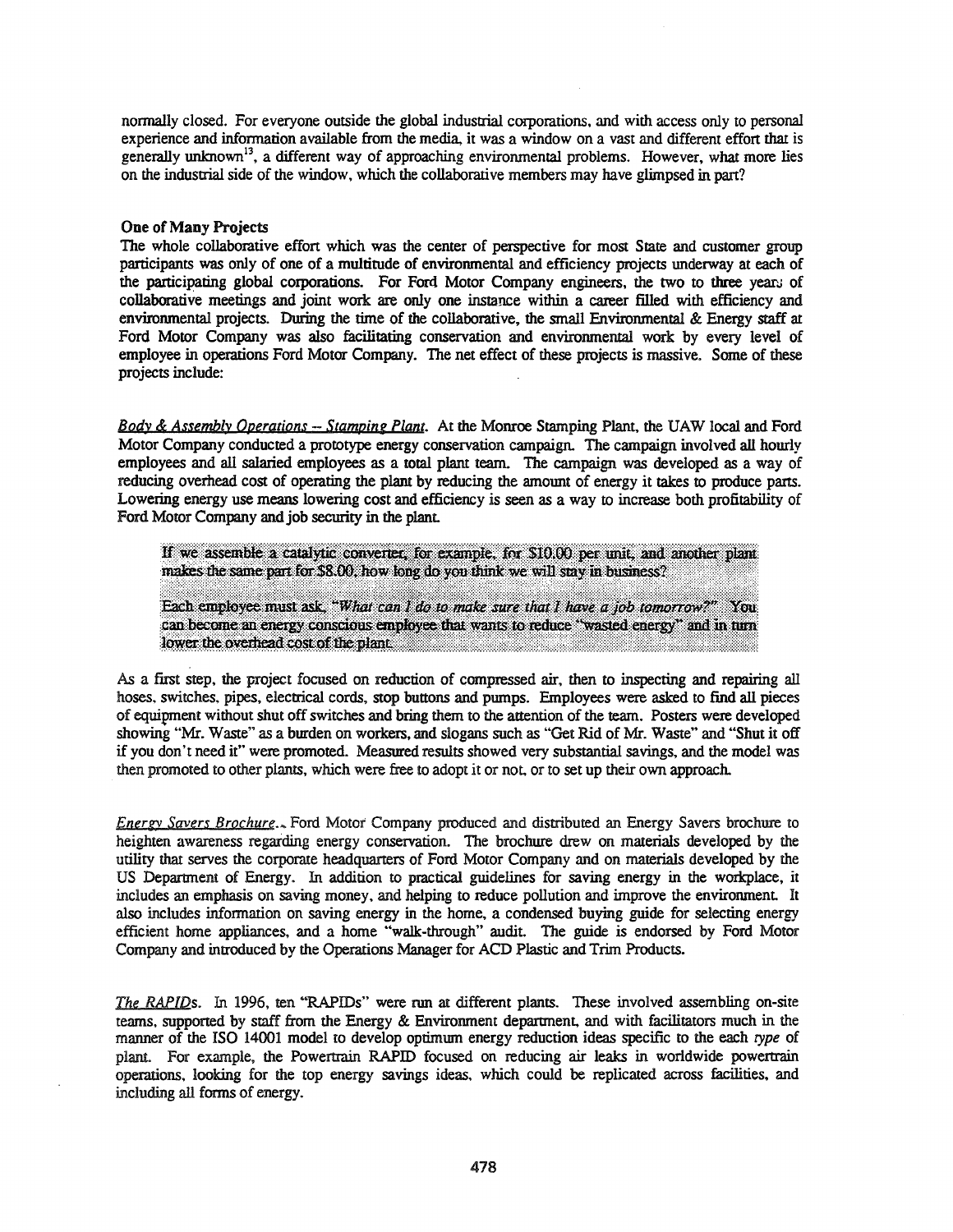**Annual Energy Meeting.** Each year Ford Motor Company brings essential personnel from around the world to its headquarters city for a two-day conference on energy. This conclusions of the annual energy report are presented, along with reports on successful energy efficiency projects from plants around the world, a repon on ISO 14000. reports on new technologies. energy metrics. special projects. and changes in the environment for energy supply.

*DevelOPment* & *Facilitation Qf Strategies.* The Energy & Environment department at Ford Motor Company develops. helps codify into operational procedures, and facilitates energy efficiency strategies in a form that can be implemented in the plants across the planet These strategies currently include increasing energy awareness and making it part of the Ford Motor Company production system, paint shop projects. energy teams, systems for tighter energy accountability within the corporation and the plants. improving maintenance operations. setting standards to insure the purchase of energy efficient equipment. retrofitting existing equipment and processes, organizing RAPIDs, and securing arrangement whereby local utilities agree to place top engineers on-site to help identify opportunities and carry out energy efficiency projects.

*Conducting Energy Partnership Meetings*. The Energy & Environment department has ongoing involvement with all parts of Ford Motor Company. This involves an annual series of meetings in plants to discuss increasing awareness and facilitating integration of energy efficiency as a part of normal operations, as well as way to developing ways to fund specific projects.

*Conducting the Project Cycle.* As a core principle in Ford Motor Company's central organizational charter, efficiency - including energy efficiency. product efficiency, and production efficiency - is a central focus of the corporation. In fact. efficiency is placed as one of the highest level objectives of the corporation. In implementing its coordinating role for this corporate-wide responsibility within Ford Motor Company. the Energy & Environment department orchestrates the yearly cycle of project proposal and review. In this cycle. plant managers all over the planet are to propose efficiency projects. These are reviewed by the department, which is located in Ford Motor Company's headquarters city and matched against the current hurdle rate (which applies through the corporation, not only to energy efficiency projects). Each year, the best projects are authorized. The ongoing cooperation with the utility in Ford Motor Company's headquarters city now provides fifteen utility engineers to work on-site as if they were contract staff. It also provides utility DSM funds on a dedicated and predictable basis with which to "buy down" projects to the current hurdle rate. Altogether. combining the cooperative projects with those which would have been funded independently given the current hurdle rate, the depanment may be responsible for 30 projects at anyone time with a pipeline of 220 projects in various stages of approval. At the same time. the department is the central point for lmowledge of other projects in distant pans of the global enterprise for which it may not have as direct operative responsibility.

# FORD'S EVEN WIDER VIEW OF INDUSTRIAL ENERGY EFFICIENCY

At a wider level of vision, Ford Motor Company is working on product efficiency. This involves projects to lower auto emissions. develop successful alternative fuel and dual fuel vehicles (including a range of electric vehicles). and to improve aerodynamics and introduce flywheels. Also in the area of product efficiency are a whole series of projects to incorporate post-consumer materials into production to displace the need for new materials. Projects include using soda bottle caps, soda bottles, old battery casings, used tires. old computer housings, and old auto bwnpers in the manufacture of different auto components. Ford Motor Company maintains a Recycling Research Center in Cologne, Germany that is developing cars that are easier to dismantle and recycle. The goal is to be able to recover 85% of "end of life vehicles" by 2002 and 95% by 2015.

Ford Motor Company is also working on new emissions controls for autos and on displacing production processes that create hazardous waste with environmentally friendly alternatives. Since the 1970s, Ford Motor Company has reduced its paint shop solvent emissions by 80% and is working on raising this to 90%. There is a strong emphasis on reuse of waste materials generated during production. As part of its general strategy. the company is bringing its plants into confonnity with ISO 14000, and is Merseyside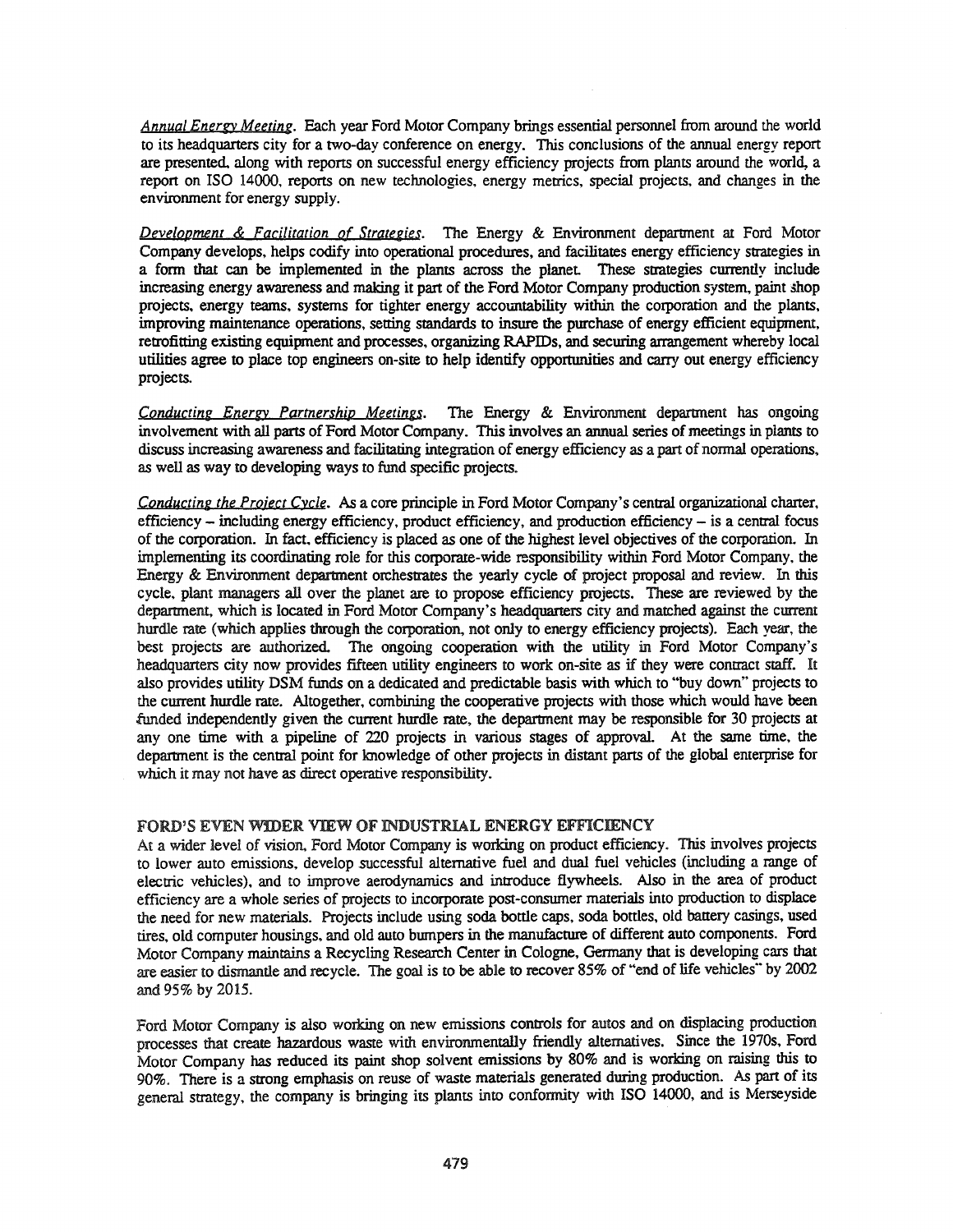Plant in the UK is the first auto manufacturing plant on the planet to conform. Under its corporate citizenship program, Ford Motor Company provides conservation awards named after its founder who was himself an advocate of efficiency and conservation. and has cooperative projects with national governments to protect ecosystems.

# A NOTE ON THE RELATION OF ENERGY EFFICIENCY & ETHICS

The domain of ethics is concerned with the problem of choice in which (1) alternatives exist. (2) alternatives are valued differently, (3) choice may be expected to lead to consequences, an (4) consequences are not only immediate and personal but also either long-run or social or both. $^{14}$  This is exactly the situation that ISO 14001 is designed to address. It heightens awareness among all members of an organization and provides procedures to focus material resources on discovering and resolving potential environmental problems. Here, whether the problem identified is some form of toxicity (i.e., a by-product of a cleaning process that could be displaced by an alternate cleaning process using high-pressure water), an energy saving alternative (like installing on/off switches on each piece of equipment), or a chance to improve product efficiency (i.e., by increasing the percentage of recyclable components by weight) all four elements are present.<sup>15</sup>

There are four striking features the model congenial to global industry.

- 1) It explicitly attempts to involve all people at all level (hourly, salaried, and managerial/executive), to orient the workplace culture toward recognizing opportunities to protect the environment and to conserve resources.
- 2) It is explicitly flexible, future oriented and proactive.
- 3) It is limited to choices, which are within the sphere of technical control that is; it is based in the reality of the material world.
- 4) Inherently, and without explicit emphasis, it understands that technical problems are ethical problems.<sup>16</sup>

# CONCLUSION

This paper is about "what works" and some of the special features of large industrial energy efficiency effort. Three features of industrial energy efficiency are discussed, along with lessons learned from a specific project. ISO 14001 is used to interpret a style of high relative autonomy congenial to industry. The main difference between global industries and other organizational sectors is that global industry has the economic base, which pennits a degree of relative autonomy, which is not available in other sectors. We conclude that this is both a problem and strength. At the same time, industrial energy efficiency is both an ethical and a technical concern. Specific results from a particular utility(mdustry partnership were reported along with its collaborative evaluation. Finally, the industrial perspective was expanded to a wider and wider level. There is a vast worldwide energy efficiency effort

# REFERENCES

<sup>1</sup> While this meeting concerns the work in energy efficiency improvements in Ford plants and facilities, there are other dimensions to the commitment to efficiency. These include fuel efficiency, recycling and product efficiency, minimizing waste, the development of alternative fuel vehicles (AFVs), and other major projects. Some of these are noted later in this paper.

<sup>2</sup> Cascio, Joseph, editor (1996), *The ISO 14000 Handbook.* CEEM Information Service, Fairfax, Vlfginia & ASQC Quality Press, Milwaukee, Wisconsin. Internally, ISO 14001 is referred to internally as the "Ford Environment System." Also see: (A) Wustenhagen, Rolf, "Environmental Management Systems as New Tools to Enhance Sustainable Energy Use," Panel 3 - ID133 in Vol. 2, Sustainable *Energy Opportunities for a Greater Europe: The Energy Efficiency Challenge, Proceedings 0/ the* 1997 *ECEEE Summer Study, 9-14 June* 1997. *Spindleruv Mlyn, Czech Republic.* Prague & Copenhagen: European Committee for an Energy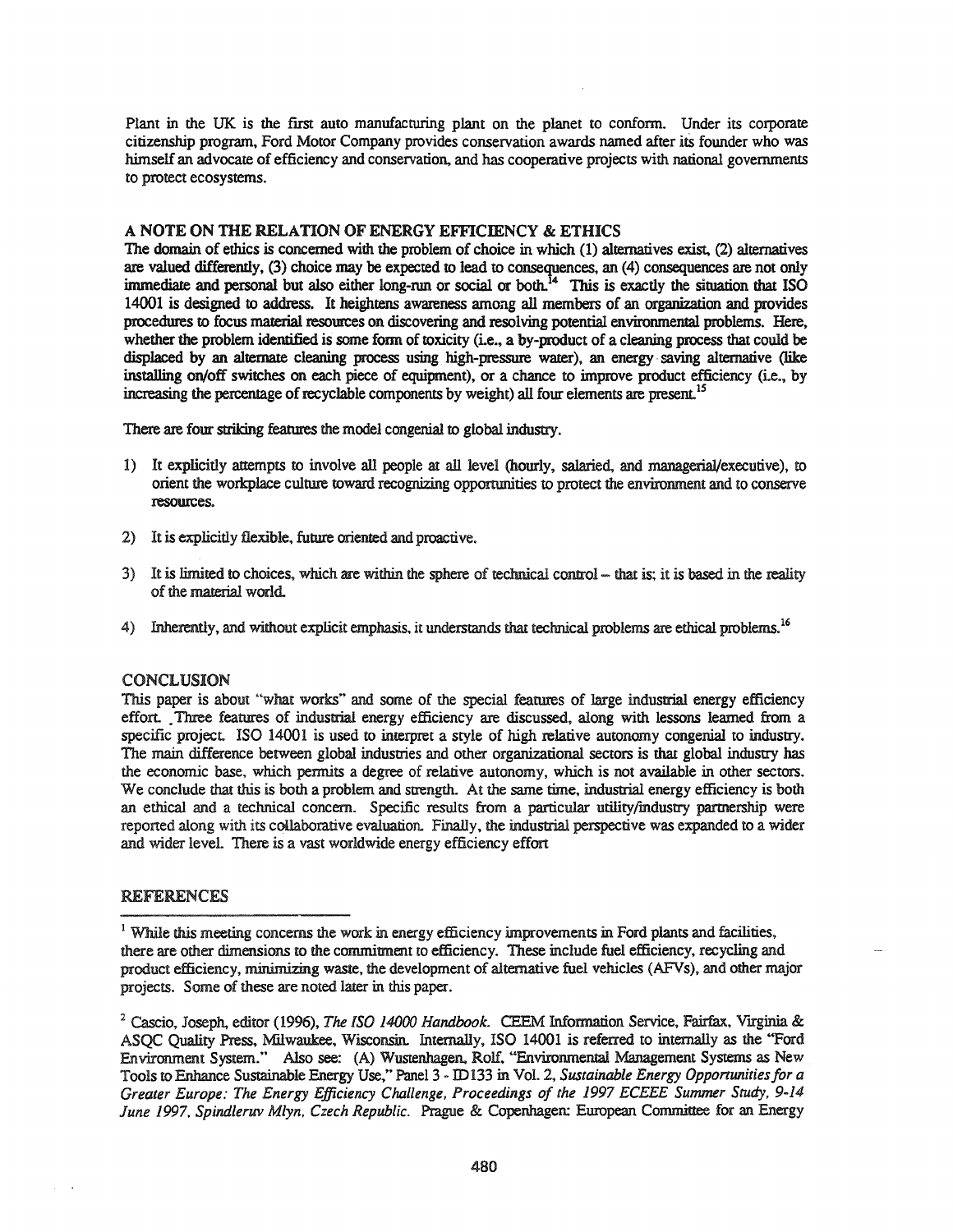Efficient Economy; (B) Ramesohl, Stephen, "Duplicating the Success - From Positive Exampes to Socioeconomic Marketing Strategies for Greater Energy Efficiency in Industry," Panel 3 - ID9 in Vol. 2, *Sustainable Energy Opportunitiesfor a Greater Europe: The Energy Efficiency Challenge, Proceedings ofthe 1997 ECEEE Summer Study.* 9-14 *June* 1997, *Spindleruv Mlyn. Czech Republic.* Prague & Copenhagen: European Committee for an Energy Efficient Economy.

<sup>3</sup> The other is optimizing supply-side energy efficiency.

<sup>4</sup> Sociologists, such as Peach, suggest the relation of a global industrial corporation to national states (or to the individual American states which are members of a federal union of states) as analogous to the relation of the universal church to the European kingdoms of the early medieval period. Strictly, based on the size oftheir internal economies, the church was often more powerful than any single king, particularly on certain issues. Today it is often observed that global industries control larger internal economies than all but a handful of national states or provinces within states. This provides the material base that has historically implied a certain autonomy. On a smaller scale, but in a similar way universities insist on limited autonomy from local authorities and national states. Conventional economics has been outdistanced by these sociological changes. Thus, for example, international transactions are accounted in national import/export statistics when they might be better analyzed (sociologically) as internal transfers between branches of and suppliers to global corporations.

 $<sup>5</sup>$  The rebate approach can work well in residential and small commercial applications. The difference with</sup> large industrials is that they have their own in-house energy efficiency managers as well as ongoing efficiency programs. In addition, the most inexpensive and high potential for energy savings is in the area of industrial processes.

<sup>6</sup> Although, of course, this could not solve the problem of the costs of existing baseload plants, as embedded in rates.

 $<sup>7</sup>$  Carl Castelow, a noted DSM authority, consultant, and industrial engineer with extensive in-plant</sup> experience.

<sup>8</sup> At the same time, the consulting industrial engineer, having inspected all data, wrote the report at a level of generality that protected proprietary results and trade secrets. This is one of the necessary requirements .ofsuch a consultant: to have seasoned industrial experience so as to be able to write at a level which conveys essential results but avoids disclosure of proprietary information. See: Castellow. Carl. 1996. *Evaluation ofLarge Manufacturing Pilot Programfor the Detroit Edison Company.* Foresight Group, Inc., Raleigh, North Carolina. Also see: Castellow, Carl, C. Eric Bonnyman, H. Gil Peach, Joseph C Ghislain, Phares A. Noel. Mary A. Kurtz. J. Malinowski, & Martin Kushler, "Energy Efficiency in Automotive and Steel Plants" Panel 3 - ID 166 in VoL 2, *Sustainable Energy Opportunitiesfor a Greater Europe: The Energy Efficiency Challeng'e. Proceedings of the* 1997 *ECEEE Summer Study.* 9-14 *June* 1997. *Spindlerm' Mlyn. Czech Republic.* Prague & Copenhagen: European Committee for an Energy Efficient Economy.

<sup>9</sup> Many industrial corporations have experienced waves of re-engineering and corporate downsizing. It is now generally recognized that most of the early participants in re-engineering over-downsized. It is not unusual to experience internal personnel constraints that limit the ability to optimize operations.

 $10<sup>10</sup>$  In this instance. Ford Motor Company and the other four corporations worked closely in a DSM Evaluation Collaborative with conservation advocates, state agencies, and other customers to insure an evaluation of industrial DSM projects that everyone agreed was an example of truthful measurement and successful bottom line results.

 $11$  All participants were technical or advocacy leaders for their own group.

 $12$  Except through media accounts, which tend to be about environmental problems.